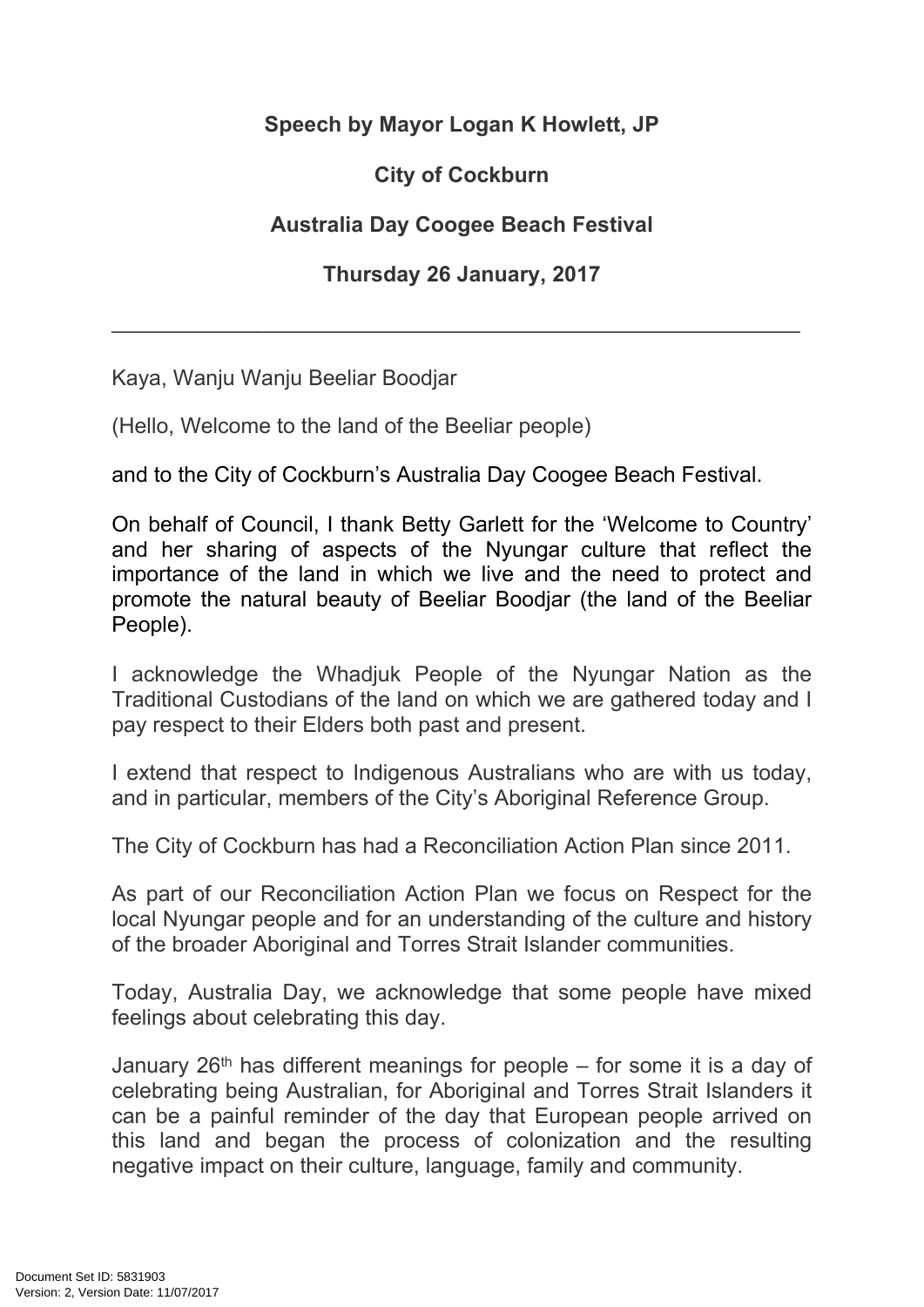The National Australia Day Council has stated that our national day can be a time where we 'celebrate and mourn at the same time and we can honour all that is great about Australia and being Australian, remember the sufferings and our shortcomings; and commit to build a more cohesive and inclusive nation'.

The City of Cockburn also commits to this on this day.

I welcome our special guests today including:

- My wife Patricia and our granddaughter Caitlin;
- Betty Garlett, Nyungar Elder who presented today's 'Welcome to Country';
- Members of the City's Aboriginal Reference Group;
- Australia Day Ambassador and Olympic synchronised swimmer, Deborah Tsai,
- Ladies and gentlemen, girls and boys.

The first recorded Australia Day celebrations were held on January 26, 1808 to mark 20 years since Captain Arthur Phillip raised the flag at Sydney Cove.

Since then, there has been much controversy about this day and how we choose to acknowledge and celebrate it.

For today I would like you to focus on the present and consider what it means to be an Australian.

I want you to take some time and think about how fortunate we are to be here today celebrating with family and friends in a diverse and multicultural community that embraces our Aboriginal and Torres Strait Islander history, heritage and culture and that of those who have come here over time from the four corners of the Earth to make this, the place they call, home.

Today is an ideal time for everyone to join the conversation and reflect on our shared histories, contributions and achievements as a tolerant and progressive society.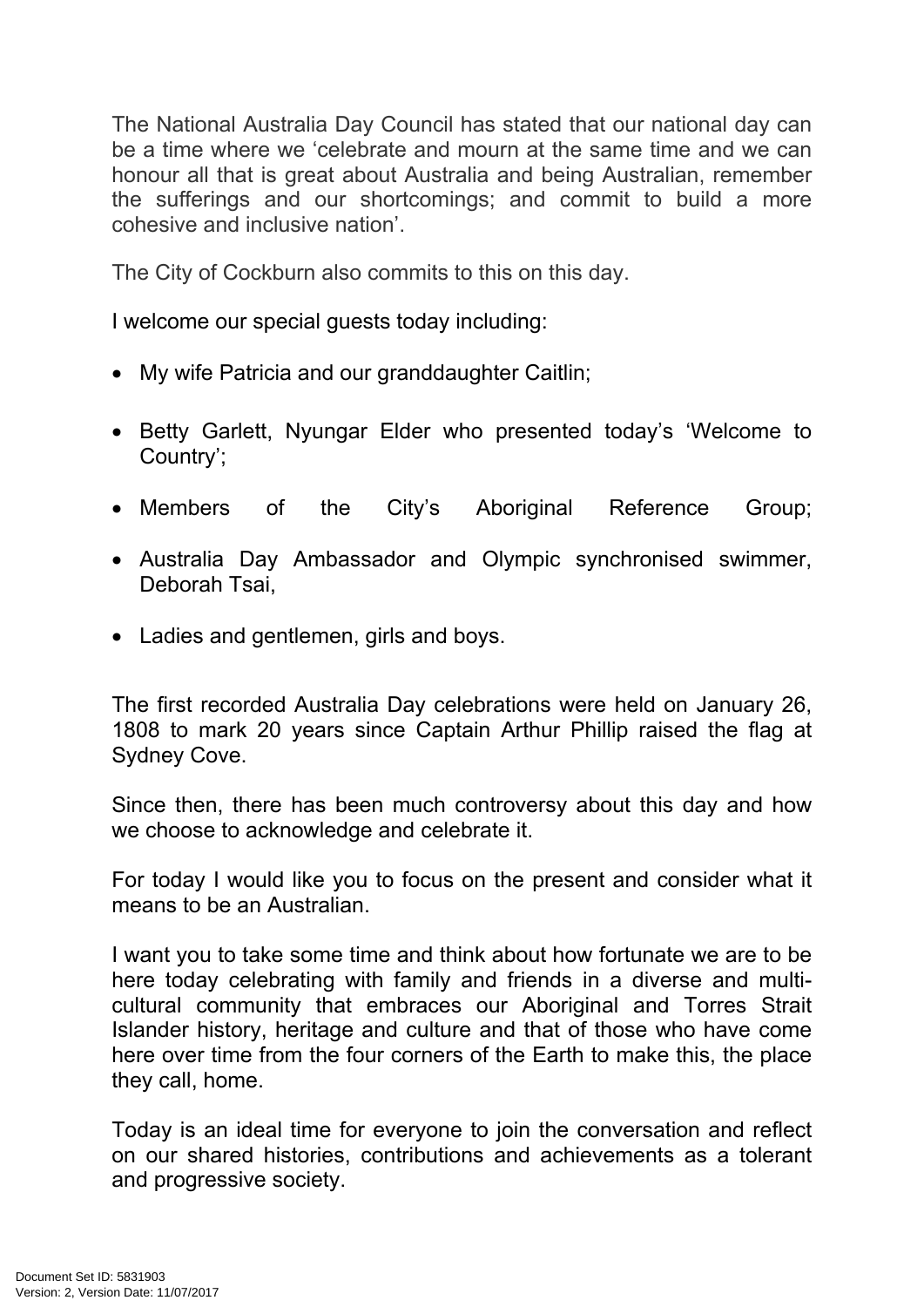In November this year, on my father's side of the family, we celebrate 200 years in Australia.

The ship Larkins arrived in New South Wales on 22 November 1817 with 250 convict passengers of whom were three brothers, James, Thomas and William Howlett, all convicted in Cambridge, England – one receiving 7 years gaol and transportation to Australia and the other two having their death sentences commuted to life imprisonment and transportation to Australia.

The sons of farmers in Cambridge, England each went on to receive their pardons and to eventually own farming properties in New South Wales.

During my 44 years as a resident of Cockburn and serving as your Mayor for the past eight years, I have seen the rapid growth of our City to where it has a population of 110,000 and growing to 170,000 or more in coming years.

We are a progressive community that is taking steps to reconcile our past and to embrace our future for the benefit of all Australians.

We have come a long way, and although there is still much to be done, we have demonstrated an ongoing commitment to moving forward and creating a place that people are proud to call home.

Today I will welcome 100 new citizens to our City who will make their pledge to Australia and its people.

I have the pleasure of welcoming these new citizens into our community and seeing first-hand the pride it brings them to call Australia home and themselves becoming 'Australians' for the first time.

Today's event continues to be a day to reflect on our achievements and recommit to making this country a great place to live for many generations to come.

I look around me and am grateful that my grandchildren will be a part of a national community that is diverse, welcoming, and respectful of all cultures.

It gives me great pleasure to know that we are creating a legacy where people can live happily and peacefully alongside each other and openly